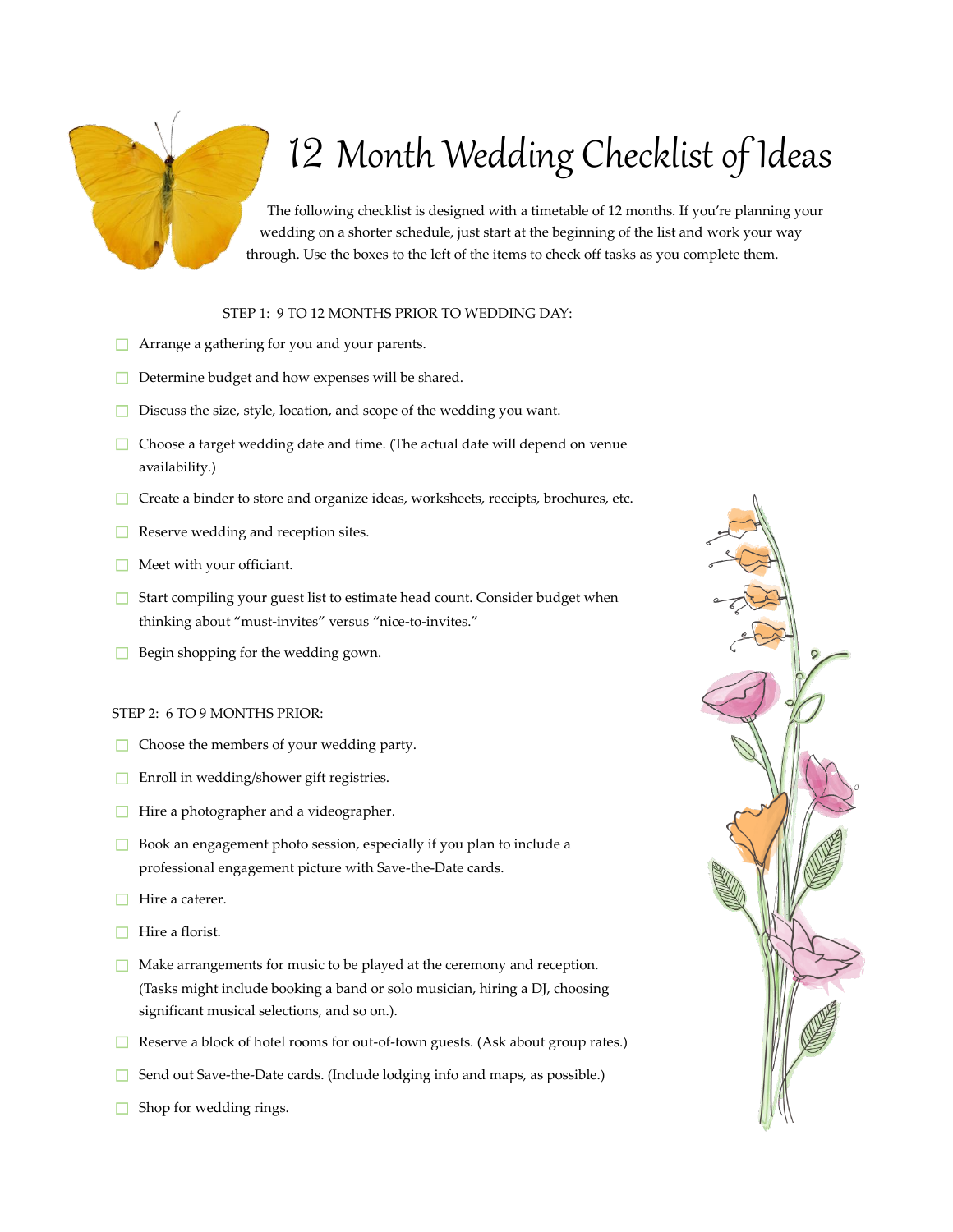

- ☐ Select and order wedding gown, leaving ample time for delivery and alterations.
- ☐ Shop for bridesmaids' dresses.

# STEP 3: 4 TO 6 MONTHS PRIOR:

- $\Box$  Finalize the guest list.
- $\Box$  Order invitations (25 extra) and other wedding stationery (i.e., place cards and thank you notes).
- $□$  Plan wedding-day beauty preparations; ask your stylist how far in advance they book wedding parties, and whether they are willing to work on the wedding site.

#### STEP 4: 2 TO 4 MONTHS PRIOR:

- ☐ Obtain a marriage license. Bring all necessary documents.
- ☐ Order tuxedoes for the groom and groomsmen.
- ☐ Meet with the caterer to go over menu.
- $\Box$  Order the wedding cake.

#### STEP 5: 4 TO 8 WEEKS PRIOR:

- $\Box$  Mail the wedding invitations 8 weeks before your wedding date.
- ☐ Do a hair and makeup run-through (including wedding veil, if applicable).

# STEP 6: 2 TO 4 WEEKS PRIOR:

- ☐ Work on seating arrangements for the reception.
- **□** Finalize arrangements for out of town guests.
- □ Confirm details with the photographer, florist,<br>and other vendors.<br>□ Have final fitting for bridal gown and<br>bridesmaids' dresses.<br>□ Write your rehearsal dinner toast. and other vendors.
- **□** Have final fitting for bridal gown and bridesmaids' dresses.
- ☐ Write your rehearsal dinner toast.
- ☐ Schedule wedding cake design appointments and tastings.
- ☐ Start planning your honeymoon.
- ☐ Finalize all honeymoon plans. If traveling outside the country, arrange for visas, passports and inoculations.
- ☐ Hire your wedding day transportation (carriage, limousine service, etc.).
- $\Box$  Plan the rehearsal dinner.
- $\Box$  Order your wedding rings.
- **□** Confirm wedding ceremony and reception music.
- ☐ Book a hotel room for the wedding night.
- $\Box$  If you plan on writing your own vows, start writing them now.
- ☐ Confirm all transportation plans.

- ☐ Compile a list of all of the wedding vendors and wedding party, with contact info. Carry this list with you everywhere you go (just in case).
- $\Box$  Communicate rehearsal dinner details to those who will attend the rehearsal.
- ☐ Look into where bride, groom and attendants will dress for the ceremony.
- ☐ Purchase gifts for the wedding attendants.